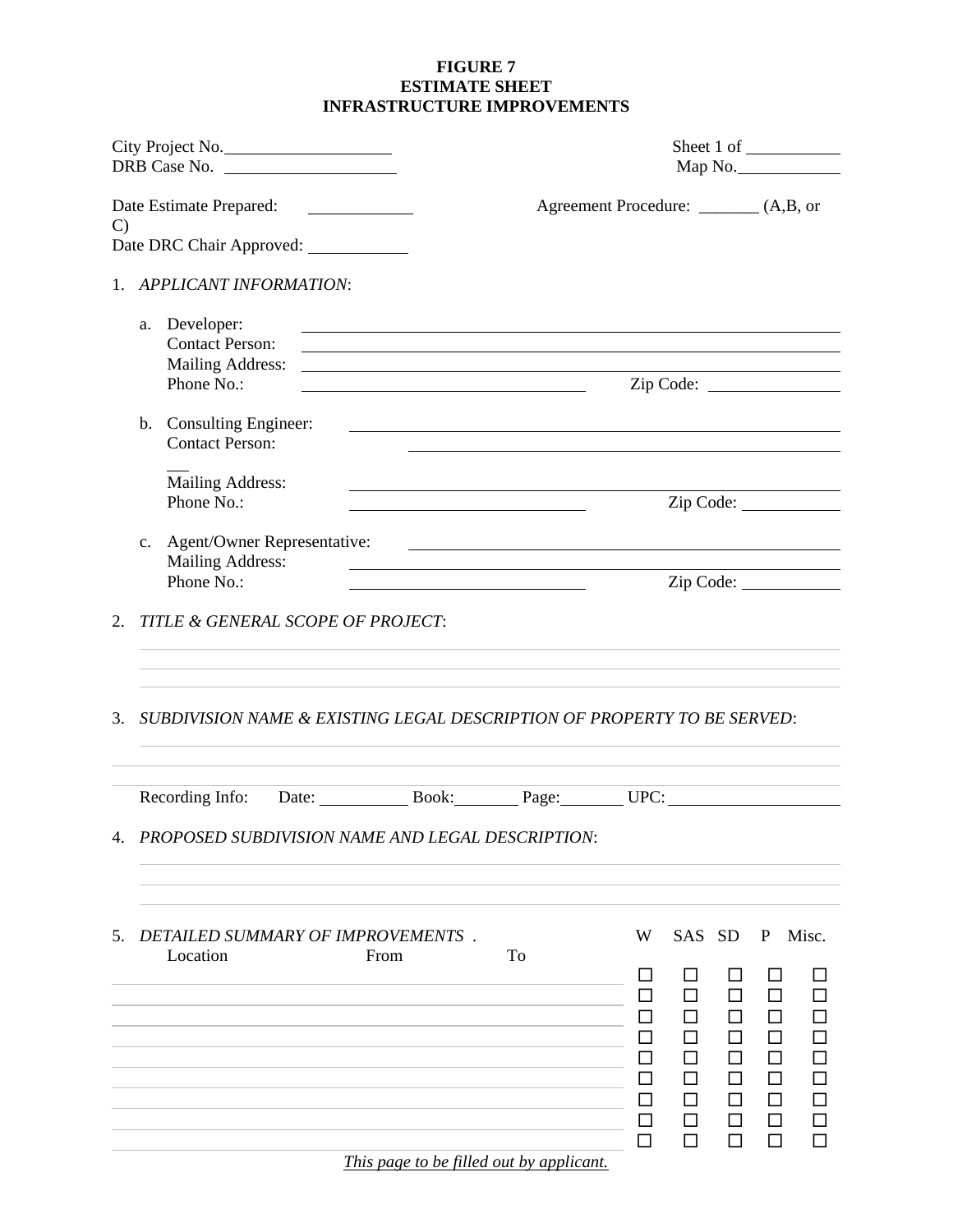| PROJECT NO.                     |                                   |                                                                                            |                        |                                    |                               | SHEET OF                           |                          |
|---------------------------------|-----------------------------------|--------------------------------------------------------------------------------------------|------------------------|------------------------------------|-------------------------------|------------------------------------|--------------------------|
| 6.<br>Item<br>$\underline{No.}$ | 7.<br>Short<br><b>Description</b> | 8.<br>Est.<br><b>Unit Price</b>                                                            | 9.<br>Est.<br>Quantity | 10.<br>Est.<br><b>Amount</b>       | 11.<br>$As-Built$<br>Quantity | 12.<br>$As-Built$<br><b>Amount</b> |                          |
|                                 |                                   |                                                                                            |                        |                                    |                               |                                    |                          |
|                                 |                                   |                                                                                            |                        |                                    |                               |                                    |                          |
|                                 |                                   |                                                                                            |                        |                                    |                               |                                    |                          |
|                                 |                                   |                                                                                            |                        |                                    |                               |                                    |                          |
|                                 |                                   |                                                                                            |                        |                                    |                               |                                    |                          |
|                                 |                                   |                                                                                            |                        |                                    |                               |                                    |                          |
|                                 |                                   |                                                                                            |                        |                                    |                               |                                    |                          |
|                                 |                                   |                                                                                            |                        |                                    |                               |                                    |                          |
|                                 |                                   |                                                                                            |                        |                                    |                               |                                    |                          |
|                                 |                                   |                                                                                            |                        |                                    |                               |                                    |                          |
|                                 |                                   |                                                                                            |                        |                                    |                               |                                    |                          |
|                                 |                                   | $\overline{\phantom{0}}$                                                                   |                        | -                                  | -                             | -                                  |                          |
|                                 |                                   | $\overline{\phantom{0}}$                                                                   | - -<br>- -<br>- -      | $\sim$<br>- -<br>- -               |                               |                                    |                          |
| $\overline{\phantom{0}}$        |                                   | $\sim$<br>$\overline{\phantom{0}}$<br>$\overline{\phantom{0}}$<br>$\overline{\phantom{0}}$ | __                     | $\overline{\phantom{0}}$<br>$\sim$ | ___                           | $\overline{\phantom{0}}$           | $\overline{\phantom{0}}$ |
|                                 |                                   |                                                                                            |                        |                                    |                               |                                    |                          |

# **NOTE:**

- If itemized estimate sheet is retyped, use  $8\frac{1}{2}$ " x 11" paper only
- Estimate must be in this format
- Estimate from computer spread sheet must be in this format
- Item No. Refers to City of Albuquerque City Engineer's Unit Price designation

This page to be filled out by applicant.

PROJECT NO.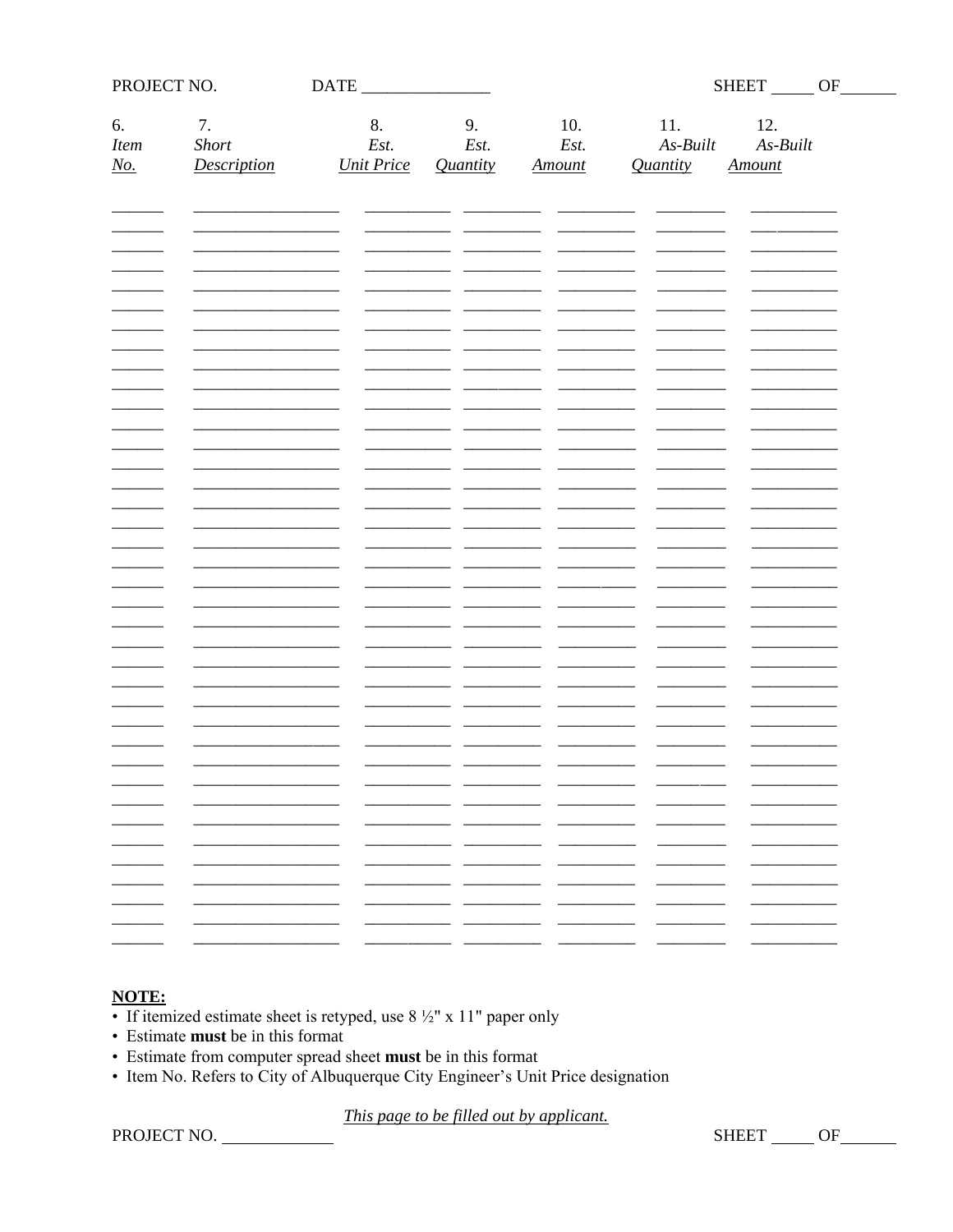## 13. *REQUIRED INFORMATION (TO BE COMPLETED BY CITY PROJECT REVIEW SECTION)*

- a.  $\Box$  Request For Outstanding Pro-rata determination Required: (See Form Figure 8)  $\Box$  Request For Outstanding Pro-rata determination Not Required.
- b.  $\Box$  Pro-rata to be assessed against adjacent parcels: (See Form Figure 21)  $\Box$  No Pro-rata to be assessed against adjacent parcel.

| 14. EASEMENTS/PERMITS/DOCUMENTS REQUIRED: | Prior to       | Prior to | Prior to | Prior to                    |
|-------------------------------------------|----------------|----------|----------|-----------------------------|
|                                           | <b>Signoff</b> | W.O.     |          | <b>Plat Sign Acceptance</b> |
| a. Agreement & Covenant                   |                |          |          |                             |
| b. Drainage Covenant                      |                |          |          |                             |
| c. License Agreement                      |                |          |          |                             |
| d. Revocable Permit                       |                |          |          |                             |
| e. Encroachment                           |                |          |          |                             |
| f. Easement                               |                |          |          |                             |
| g. State Highway Permit Required          |                |          |          |                             |
| h. MRGCD License Agreement                |                |          |          |                             |
| i. Other                                  |                |          |          |                             |
| j. Other                                  |                |          |          |                             |
| Notes:                                    |                |          |          |                             |
|                                           |                |          |          |                             |

#### *OTHER PERMITS REQUIRED:*

| <b>Work Order - Excavation Ordinance Permits</b> | $(1 \text{ Block} = 660 \text{ Lin. } \text{Ft.})$ |
|--------------------------------------------------|----------------------------------------------------|
| <b>Sanitary Sewer Lines</b>                      | $@$42.00 =$<br>Block(s)                            |
| Sewer Services. . (see NOTE 1)                   | $@$42.00 =$<br>Each                                |
| <b>Water Lines</b>                               | @\$42.00<br>Block(s)<br>$=$                        |
| <b>Storm Drainage Facilities</b>                 | $@$42.00 =$<br>Block(s)                            |
| <b>Street Grading</b>                            | Block(s)<br>@ \$ N.C.                              |
| Curb $&$ Gutter                                  | @ $$42.00 =$<br>Block(s)                           |
| Valley Gutter                                    | $@$42.00 =$<br>Block(s)                            |
| Drive Pads. (see NOTE 2)                         | @ $$42.00 =$<br>Each                               |
| Wheelchair Ramps. (see NOTE 3)                   | $@$42.00 =$<br>Each                                |
| Sidewalk.(unless deferred)                       | @ $$42.00 =$<br>Block(s)                           |
|                                                  | Subtotal $=$                                       |

NOTE 1 -No charge if these are constructed in conjunction with a new sewer line. NOTE 2 -No charge if these are constructed contiguous with curb & gutter at time of Work Order. NOTE 3 -No charge if these are constructed contiguous with sidewalk at time of Work Order.

| <i>Street Restoration Fee</i> (LF of excavation @ centerline + 30)x |                     |              |
|---------------------------------------------------------------------|---------------------|--------------|
| (paved street width) x $(1/9)$ x $(\$$ )                            |                     |              |
|                                                                     |                     | Subtotal $=$ |
| Work Order Sidewalk Ordinance (if staked by City Surveyor)          |                     |              |
|                                                                     | L.F.<br>$\omega$ S  |              |
|                                                                     | $\omega$ \$<br>L.F. |              |
|                                                                     |                     | Subtotal $=$ |
|                                                                     |                     |              |

*This page to be filled out by City Design Review Section*

| PROJECT NO. |  |
|-------------|--|
|-------------|--|

 $SHEET$  OF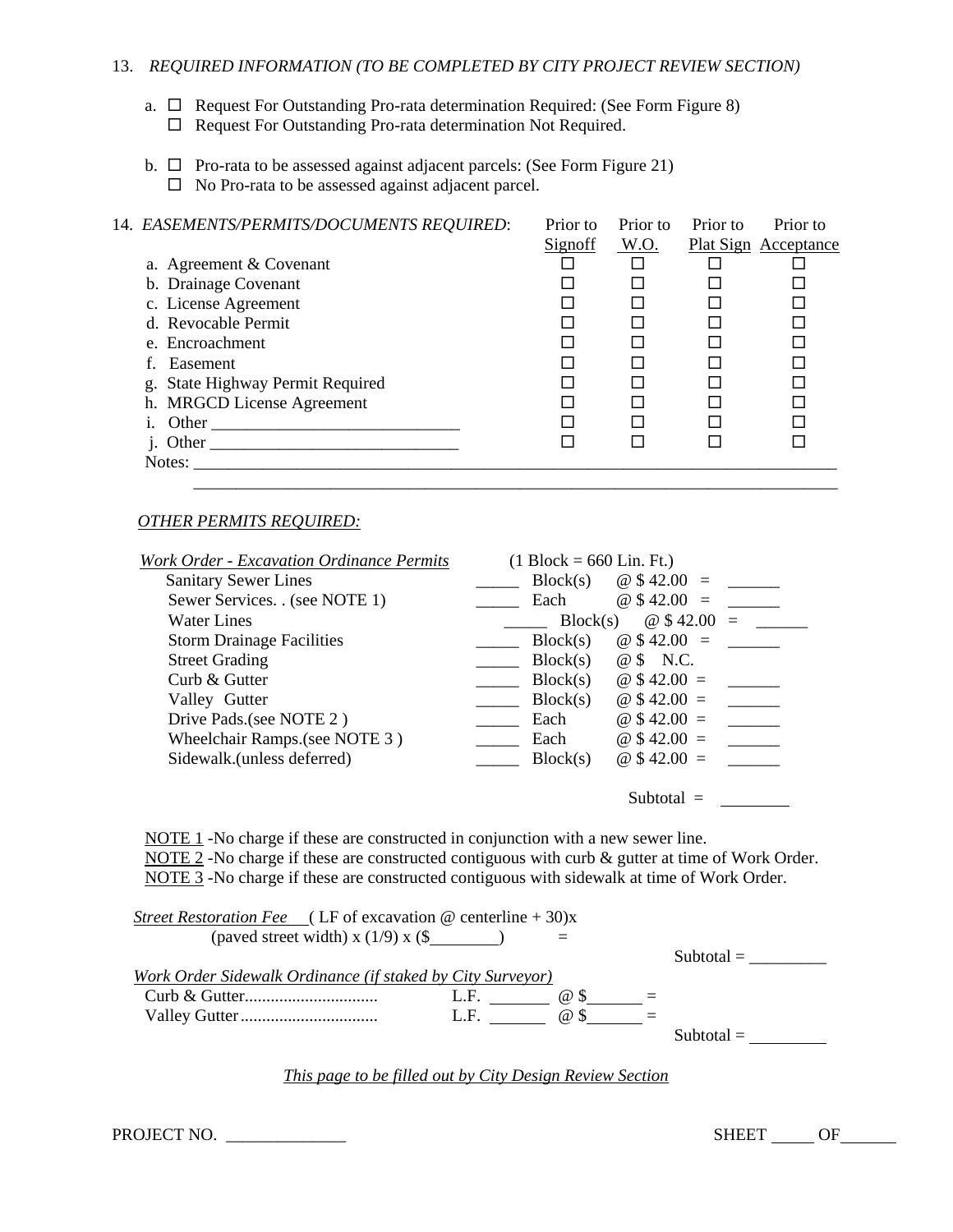## 15. SIGNATURES:

Prepared By:

| Name | Date |
|------|------|
|      |      |

Firm

- All work shall be done in accordance with the City of Albuquerque Standard Specifications for Public Works construction, (Most Current Edition).
- If work order is not issued with in one (1) year of DRC Chairman's Approval (item 16), then this document must be revised and resubmitted prior to entering into construction contract.

## 16. REVIEWED AND APPROVED BY:

\_\_\_\_\_\_\_\_\_\_\_\_\_\_\_\_\_\_\_\_\_\_\_\_\_\_\_\_\_\_\_\_\_\_

D.R.C. Chairman Date

## 17. WORK ORDER DOCUMENTATION COMPLETE AND ACCEPTABLE:

\_\_\_\_\_\_\_\_\_\_\_\_\_\_\_\_\_\_\_\_\_\_\_\_\_\_\_\_\_\_\_\_\_ Project Administrator Date